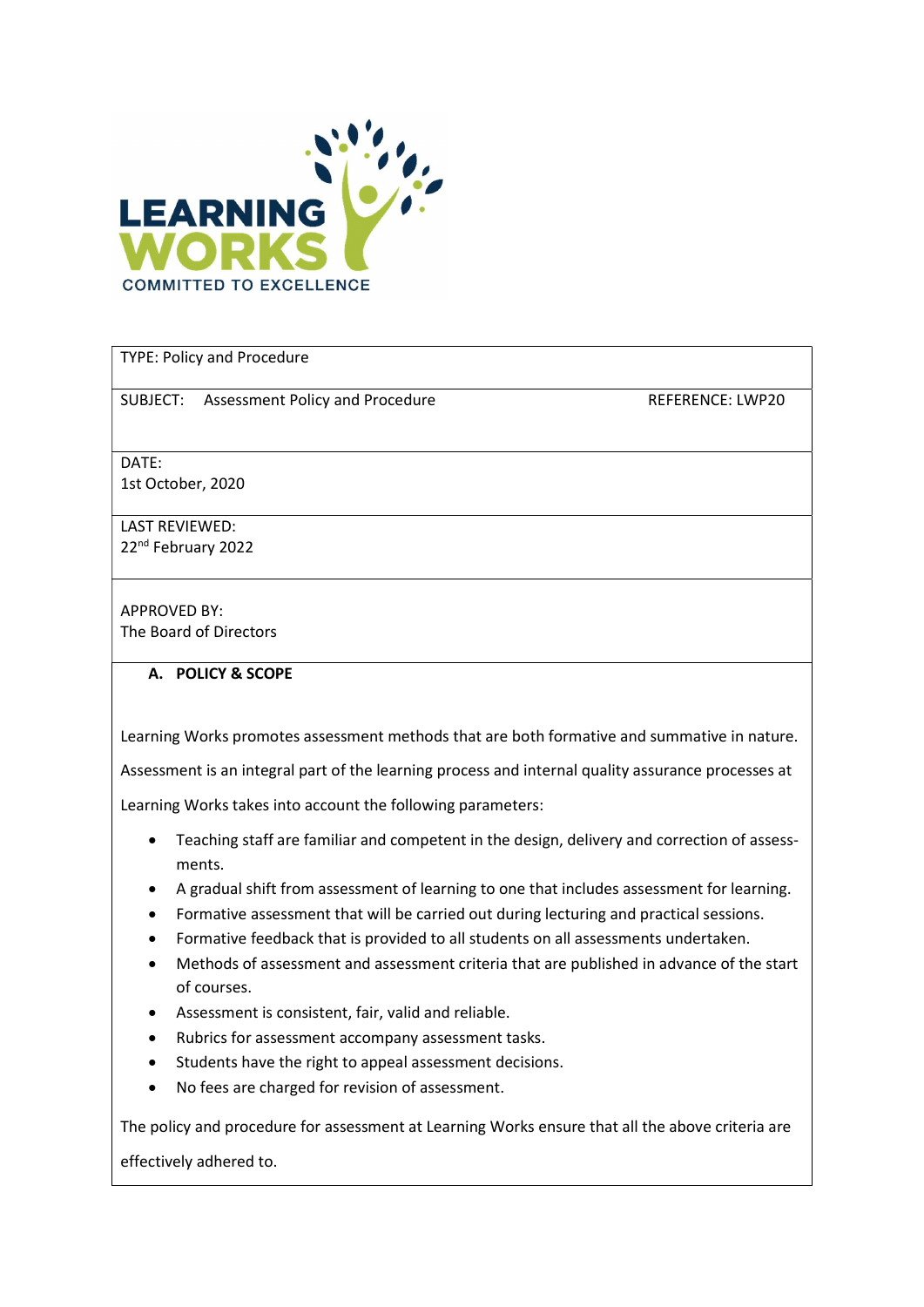# B. DEFINTIONS

## 1. Assessment

Learning Works will be working towards a gradual shift from assessment of learning to one that includes assessment for learning. This implies that assessment will be both formative and summative.

Formative assessment will be used to monitor student learning and provide ongoing feedback that can be tutor-led, peer or self-assessment. A formative assessment refers to the wide variety of methods that teachers use to conduct in-process evaluations of student comprehension, learning needs, and academic progress during a lesson, unit, or course so that adjustments can be made to lessons, instructional techniques, and academic support.

The goal of summative assessment is to evaluate students' learning at the end of a module by an assignment, test or examination or any other benchmark.

Learning Works is taking the definition of summative assessment to mean the application of a variety of tools to evaluate, measure and document the academic readiness, skill acquisition and competency development of students.

## 2. Assessment Schedule

Learning Works is defining the summative assessment schedule as a plan which defines the start dates, end dates and/or duration of an assessment planned for a programme of study.

## 3. Learning Outcomes

Learning outcomes are statements indicating what an individual is capable of doing by the end of a learning process.

## 4. Internal Verification

Internal verification is the process that Learning Works applies to assessment designs and assessment decisions.

# C. PRINCIPLES & PROCEDURES

Assessments at Learning Works are governed by principles driven by the learning outcomes

approach in order to ensure fairness, validity and reliability of the assessment tools/methods

applied. Two procedures govern the internal quality assurance mechanisms:

## Procedure 1: Ensuring that the assessment design is fit for purpose.

- 1. Teaching staff develops assessment in line with assessment policy and procedure.
- 2. Summative assessment is vetted by the Internal Quality Assurer (IQA). The IQA checks that the assessment:
- o covers the intended learning outcomes,
- o has a fair marking schedule,
- o has a variety of tasks present,
- o is valid, reliable and fair,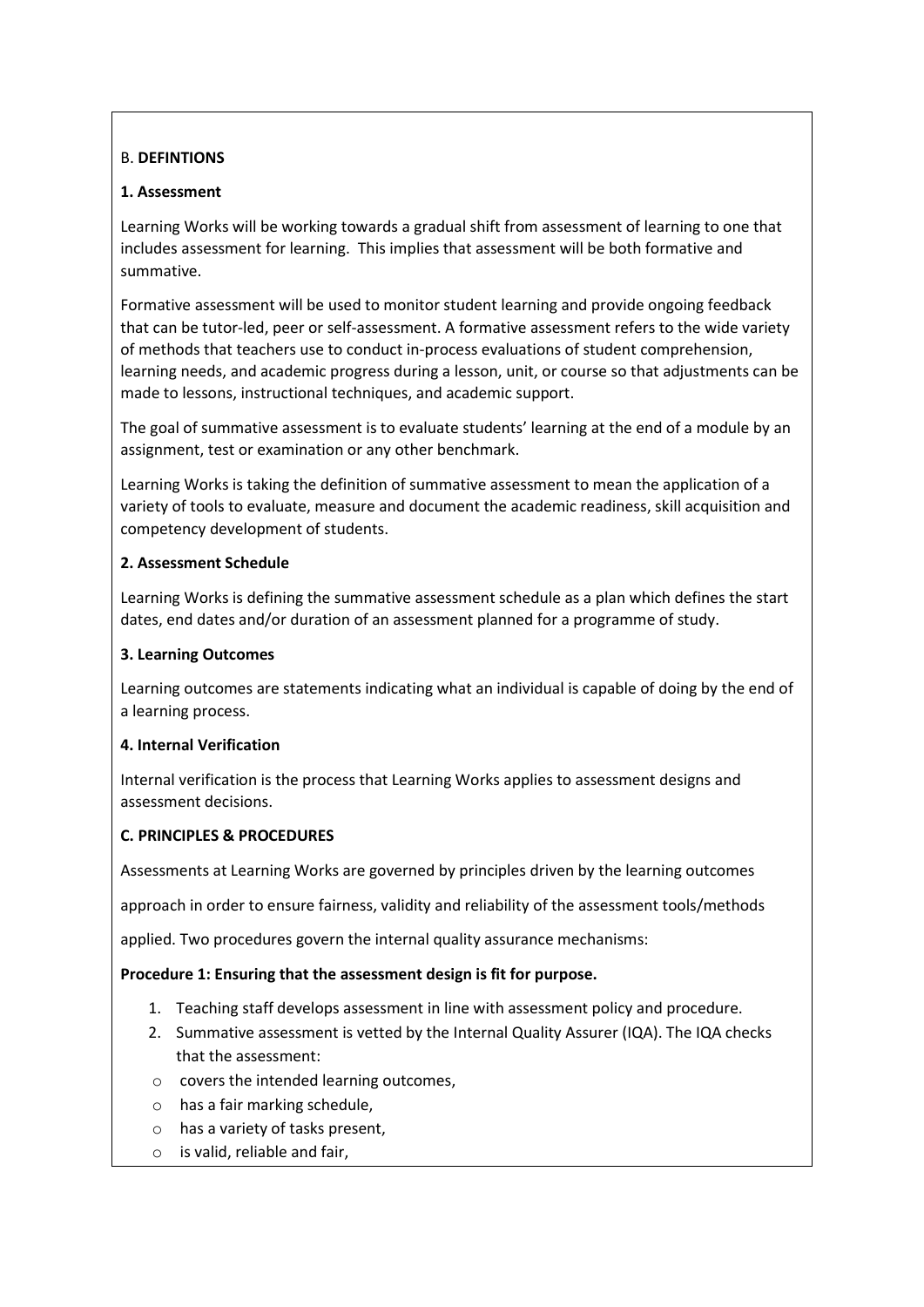o includes rubrics.

3. Formative assessment is vetted through classroom observation and through the tutors' record of work

4. Recommendations for change and/or improvement are provided to the respective teaching

staff members given that the above conditions are respected.

5. The approved assessment task is then issued to students.

#### Procedure 2: Ensuring that summative assessment decisions are fit for purpose.

1. On completion of student assessments, the respective teaching staff member corrects the assessment and provides documented and constructive feedback to students.

 2. The Internal Quality Assurer (IQA) samples the corrected work of the teaching staff member to check that:

o Feedback has been provided to students

o Assessment decisions are fair and consistent

o The Final mark/grade is correct.

#### D. MARKING PROCEDURE

Students are required to achieve a 50% pass mark in all modules. The following marking criteria are followed:

| Fail -                 | 0% - 49% (Fail)   |
|------------------------|-------------------|
| Pass -                 | 50% - 64% (Pass)  |
| Pass with Merit -      | 65% - 84% (Pass)  |
| Pass with Distinction- | 85% - 100% (Pass) |

Students are offered the possibility of re-submitting work if a Fail is obtained. If a student does not pass on the first submission, the student is allowed another chance to resubmit work however, in such cases only a maximum of 50 marks can be achieved. In such cases, the students concerned will be contacted by the administration and offered the necessary guidance and support.

Submission of work needs to be within the deadlines indicated. Grading of work may be affected when submitted after the deadline. Late submissions may put in jeopardy course progression and certification.

Lack of submission of work assigned, particularly after due attention has been drawn, will result in course termination and/or lack of certification unless prior approval is obtained due to mitigating circumstances as set out in LWP09.

Assessment criteria are those listed in the approved application form.

## Portfolio of Evidence / Practice Portfolio